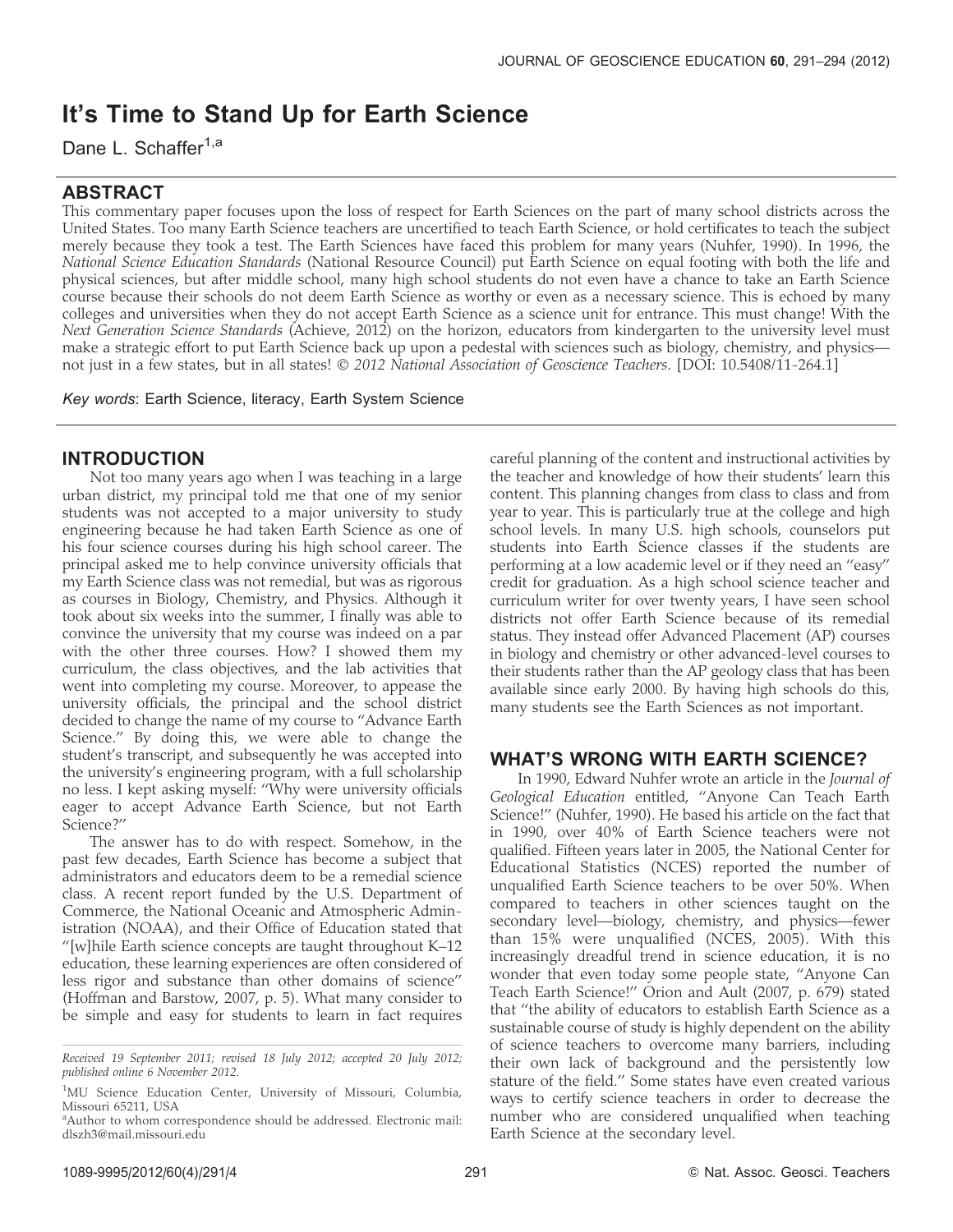For example, many of the practicing secondary (7–12) Earth Science teachers in the state of Missouri are currently teaching with a unified certification. This teaching certificate was created to address shortages found on the secondary level in various science disciplines over the last fifteen years. A unified certificate allows an individual to teach all science disciplines on the secondary level. Most of those with unified certificates have specialized in one science discipline, primarily biology. As undergraduates, these teachers usually take from one to three courses in the Earth Sciences, depending on where they received their undergraduate degree, in order to obtain their unified teaching certificate in science. It is these courses that serve as the teacher's primary source of their content knowledge of the subject and serve as their model for teaching Earth Science.

With this in mind, Missouri's Department of Elementary and Secondary Education (DESE) reported that there are over 1,100 teachers able to teach Earth Science on the secondary (7–12) level (American Geological Institute [AGI], 2010). Diane Grubbs, former science coordinator of the Ferguson-Florissant School District in the St. Louis area, indicated that ''there are only about 30 of those teachers that actually have an undergraduate degree in the Earth Sciences'' (personal communication, January 13, 2007). With school districts experiencing difficulties in finding teachers with certification in the Earth Sciences, many Missouri school districts have dropped Earth Science courses from their curriculum, even though over 45% of the state content standards are related to the fields of Earth and environmental sciences (DESE, 2008). ''The production of Earth Science teachers, unlike biology teachers, has never reached full capacity, which has likely contributed to the lesser presence of Earth and Space Science in U.S. high schools today'' (Lewis, 2008, p. 445).

As of 2006, AGI identified that there were 12,695 Earth Science teachers in the U.S. Currently, the state of New York ranks first in number of Earth Science teachers with well over one-fifth of the total count (Passow, 2008). Why? The state of New York puts an emphasis on Earth Science education with students being tested on the subject at the fourth and eighth grade levels and as part of their Regents Science program on the high school level. More than 150,000 students each year take the Regents exam in Earth Science (Passow, 2008). With such an emphasis on Earth Science education, many of the teachers certified in this field sometimes will leave their home state to teach in New York. This leaves many states offering alternative ways for teachers to get certified in Earth Science, such as the unified science degree or merely by taking the Praxis exam.

Recently, Lewis and Baker (2010) called for more researchers in science education to focus on the geosciences: ''We argue that such research studies (Geosciences) are necessary to inform science education policy and advance scientific literacy'' (p.121). In fact, when one studies research in the Earth Sciences, a person finds limited resources to work from, which may be one of the reasons why there is a lack of support for the subject.

### EARTH SCIENCE AND ITS IMPORTANCE

Could it be that Americans do not understand what Earth Science is and how essential it is in understanding our world? AGI states, ''Earth science has been part of the curriculum in American schools for more than 100 years'' (2004, p. 5). So what is Earth Science? According to Smith (2004):

The study of Earth Science provides the foundation for an understanding of the Earth, its processes, its resources, and its environment. Earth Science is the study of our planet in its entirety, how its lithosphere, atmosphere, hydrosphere, and biosphere work together as systems and how they affect each other and us. Earth Science integrates biology, chemistry, physics, and mathematics to an understanding of the Earth around us. Earth and Space Science is a laboratory and activityoriented course, which lends itself well to helping students to develop knowledge and abilities about inquiry and the nature of science. (p. 31)

It is vital for the citizens of the world to understand the relationship between Earth's systems and humanity. This includes the impact of natural processes on human health and safety, the dependence of all people on Earth's resources, and the impact of human activities on global climate processes (AGI, 2004). The result of persistent misconceptions about scientific phenomena is an illinformed citizenry and a reduced possibility of appropriate preventive actions by these citizens against future problems (Boyes et al., 1995). These problems in the near future could include the loss of sustainable farmland and fresh water for the world's growing population as well as global climate change. ''The study of Earth Science can provide an integrated, interdisciplinary approach that meaningfully connects chemistry, physics, and biology to allow students to better understand our complex planet'' (Metz, 2008, p.8).

The National Science Education Standards (National Research Council [NRC], 1996), Scope, Sequence, and Coordination: A Framework for High School Science Education (National Science Teachers Association, 1996), AAAS Benchmarks for Science Literacy (AAAS, 1993), and now A Framework for K–12 Science Education: Practices, Crosscutting Concepts, and Core Ideas (NRC, 2012) have emphasized the critical role Earth Sciences play in the development of an individual's scientific literacy. The Framework for K-12 Science Education, which provides the scaffolding for the Next Generation Science Standards (Achieve, 2012), continues to treat the Earth Sciences equally with life and physical sciences in regard to scientific literacy. This point is not only for students to understand, but for teachers as well. It is now time for Earth Science to stand up and be recognized as an essential science for all Americans to take in school. Therefore, Earth Science curriculum needs to undergo a major transition in the way Earth Science content is presented, such as using Earth System Science instead of the traditional way by breaking the subject into four separate sciences—Geology, Oceanography, Astronomy, and Meteorology.

#### EARTH SYSTEM SCIENCE

Before the release of Science for All Americans (American Association for the Advancement of Science [AAAS], 1989), a group of educators and scientists met to discuss reforming Earth Science education in the U.S. This group was established by the NASA Advisory Council in 1983 and was known as the Earth System Science Committee (ESSC),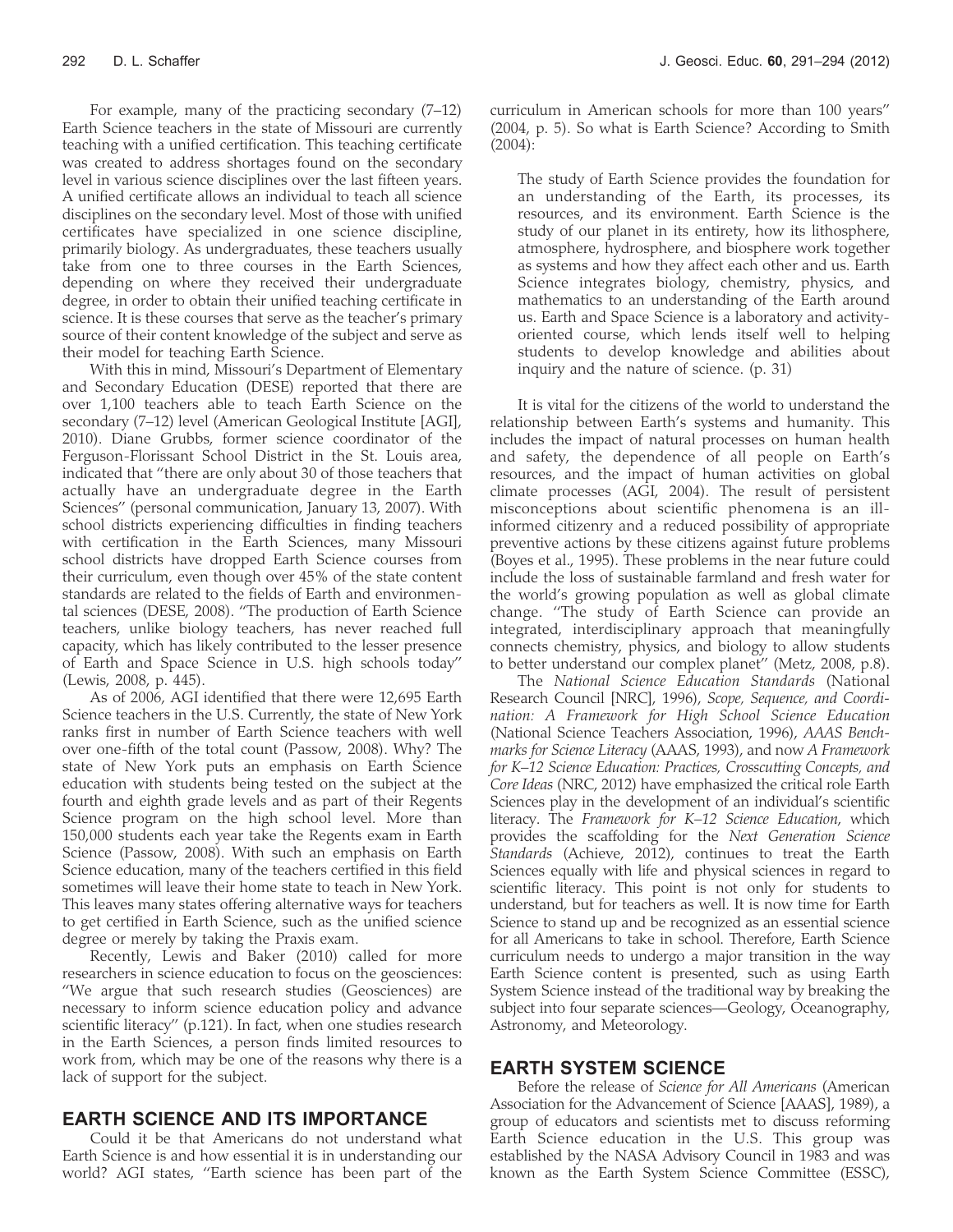which was headed by Francis Bretherton. In 1988, the ESSC published a report called Earth System Science: A Program for Global Change. This report, also known as the Bretherton Report, first used the term, ''Earth System Science'' (ESSC, 1988). The ESSC recognized that the Earth is a dynamic planet and that nothing on Earth happens in isolation. ''The goal of Earth System Science is to obtain a scientific understanding of the entire Earth system on a global scale by describing how its component parts and their interactions have evolved, how they function, and how they may be expected to continue to evolve on all time scales'' (ESSC, 1988, p. 26). ESSC (1998) also identified three reasons to teach Earth System Science (ESS): to reap the practical benefits of understanding the Earth and interactions, to understand global changes, and to understand the Earth as a planet.

Even the Benchmarks for Science Literacy (AAAS, 1993) discussed ESS as one of the premises in teaching all the sciences. Mayer (1995) considers the Benchmarks can be ''an important tool for Earth systems educators as they locate more specific information for the construction of curricular models for their particular school districts'' (p. 385). In 2007, Environmental Literacy Council (ELC), along with the National Science Teachers Association (NSTA), revisited this topic and stated, ''An advantage of systems thinking whether of biological, mechanical, astronomical, or any other entity—is that one can isolate parts for study (or action) while keeping in mind that they are not entirely independent'' (p. 5).

We must remember as educators that the key to ESS is the term ''system.'' A system is the relationship between interdependent parts within a well-defined area. For ESS, those parts are called ''spheres,'' of which there are four:

- the lithosphere, which contains all of the cold, hard, solid rock of the planet's crust (surface), the hot semisolid rock that lies underneath the crust, the hot liquid rock near the center of the planet, and the solid iron core (center) of the planet;
- the hydrosphere, which contains all of the planet's solid, liquid, and gaseous water;
- the biosphere, which contains all of the planet's living organisms;
- and the atmosphere, which contains all of the planet's air. (Wheeling Jesuit University, 2004)

ESS teachers can focus on both naturally occurring and manmade events and distinguish the cause and effect changes that happen among the spheres. These changes do not happen in isolation within each sphere, but usually have an effect on each of the other spheres. By building on these interactions, teachers can instruct students on how one sphere relies upon the others. A Framework for K-12 Science Education (NRC, 2012) recently reinforces this position by stating:

Earth consists of a set of systems—atmosphere, hydrosphere, geosphere, and biosphere—that are intricately interconnected. . . . Understanding the different processes that cause Earth to change over time (in a sense, how it ''works'') therefore requires knowledge of the multiple systems' interconnections and feedbacks. (p. 170–171)

Moreover, ''different aspects of the Earth system (subsystems within it) interact to create adverse and/or beneficial impacts on the environment'' (ELC and NSTA, 2007; p. 6). In the past couple of years, the U.S. and the world have witnessed many devastating disasters that teachers can use to embrace the teaching strategies of ESS. These include, for example, the disastrous oil spill in the Gulf of Mexico, the Japan earthquake and subsequent tsunami, and the Joplin, Missouri tornado. These terrible disasters allow teachers to demonstrate to students the interdependence of each of the Earth's spheres, the impact that they have upon one another, and the relational effects on the Earth in future decades, but only if teachers start teaching with a broader perspective.

So what is the problem, if all of the policy documents and science educators are in agreement about teaching ESS instead of Earth Science? The first problem is the availability of proper textbooks and resources for teachers. There are some textbooks currently promoting ESS, but most textbook publishers still promote Earth Science textbooks that isolate the teaching of Earth Science into separate units. The second problem is how teacher education programs are preparing future Earth Science educators. Most college and university programs currently do not offer content courses or science methods courses that emphasize ESS.

#### CLOSING

In 1991, AGI and their affiliate, the National Center for Earth Science Education (NCESE) published a guide, Earth Science Education for the 21st Century: A Planning Guide, which developed a framework to help plan and implement K–12 Earth Science education programs. The document focused on four areas of concern: Goals for Earth Science Education, Essential Concepts in Earth Science, Teaching Earth Science, and Implementation of Earth Science in Grades K–12. Recently, AGI (2011) published another report, Advancing Earth Science: K–12 Earth System Science Education Summit, in which Earth Science educators and other related agencies were once again voicing the same concerns that were brought to our attention over twenty years ago. Of the ten ''Big Ideas'' agreed upon by the participants at the summit, I believe that the first idea that needs to be addressed is number six: ''A nationwide campaign is needed to encourage institutions of higher learning to accept ESS high school courses as laboratory science courses'' (p. 2). This challenge comes at a time when many universities and colleges are cutting back educational programs such as the Earth Sciences due to costs and the lack of students majoring in those programs. Persuading higher education to finally accept ESS as a laboratory science will open doors to conquering other problems facing the geoscience community in promoting their discipline.

It seems that we, the geoscience community, know what the problems are, but we cannot seem to break this cycle of disrespect from our own educational community. We can write all kinds of commentaries about the problem, attend numerous meetings, have literacy guides written explaining the essential ideas of ESS such as Climate Literacy: The Essential Principles of Climate Sciences (U.S. Climate Change Science Program, 2009), Earth Science Literacy Principles: The Big Ideas and Supporting Concepts of Earth Science (Earth Science Literacy Initiative, 2010), and Ocean Literacy Scope